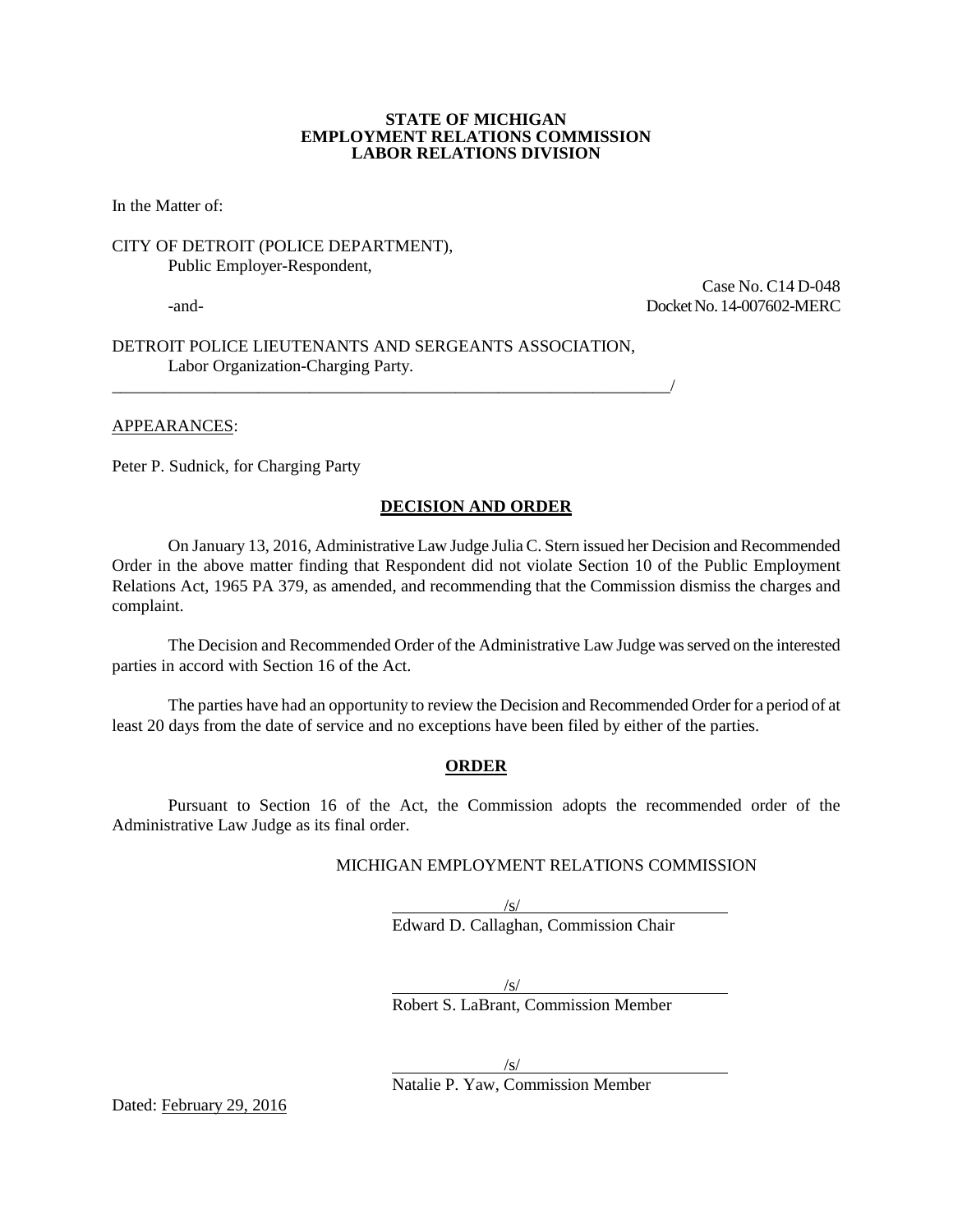# **STATE OF MICHIGAN MICHIGAN ADMINISTRATIVE HEARING SYSTEM MICHIGAN EMPLOYMENT RELATIONS COMMISSION**

In the Matter of:

# CITY OF DETROIT (POLICE DEPARTMENT), Public Employer-Respondent,

Case No. C14 D-048 Docket No. 14-007602-MERC

-and-

# DETROIT POLICE LIEUTENANTS AND SERGEANTS ASSOCIATION, Labor Organization-Charging Party.

\_\_\_\_\_\_\_\_\_\_\_\_\_\_\_\_\_\_\_\_\_\_\_\_\_\_\_\_\_\_\_\_\_\_\_\_\_\_\_\_\_\_\_\_\_\_\_\_\_\_\_\_\_\_\_\_\_\_\_\_\_\_\_\_\_/

### APPEARANCES:

Peter P. Sudnick, for the Charging Party

# **DECISION AND RECOMMENDED ORDER OF ADMINISTATIVE LAW JUDGE ON SUMMARY DISPOSITION**

On April 22, 2014, the Detroit Police Lieutenants and Sergeants Association filed the above unfair labor practice charge with the Michigan Employment Relations Commission (the Commission) against the City of Detroit (Police Department) pursuant to Section 10 of the Public Employment Relations Act (PERA), 1965 PA 379, as amended, MCL 423.210. Pursuant to Section 16 of PERA, the charge was assigned to Julia C. Stern, Administrative Law Judge (ALJ) for the Michigan Administrative Hearing System.

On December 9, 2015, pursuant to my authority under Rule 1513 of the Administrative Rules of the Michigan Administrative Hearing System, R792.11513, I issued an order to Charging Party to show cause in writing why its charge should not be dismissed on the grounds that it failed to state a claim upon which relief could be granted under PERA because, at the time of the alleged unfair labor practice, Respondent had no statutory duty to bargain with the Charging Party. Charging Party did not respond to my order.

### The Unfair Labor Practice Charge and Facts:

Charging Party represents a bargaining unit of employees of the City of Detroit Police Department holding the supervisory classifications/ranks of Police Investigator, Police Sergeant, Police Sergeants-Promotion List, Senior Communications Officer– Police Sergeant, Senior Radio Maintenance Office–Police Sergeant, Police Sergeant–Chemist, Police Lieutenant, Assistant Supervisor of Operators–Police Lieutenant, Supervisor of Radio Systems and Planning–Police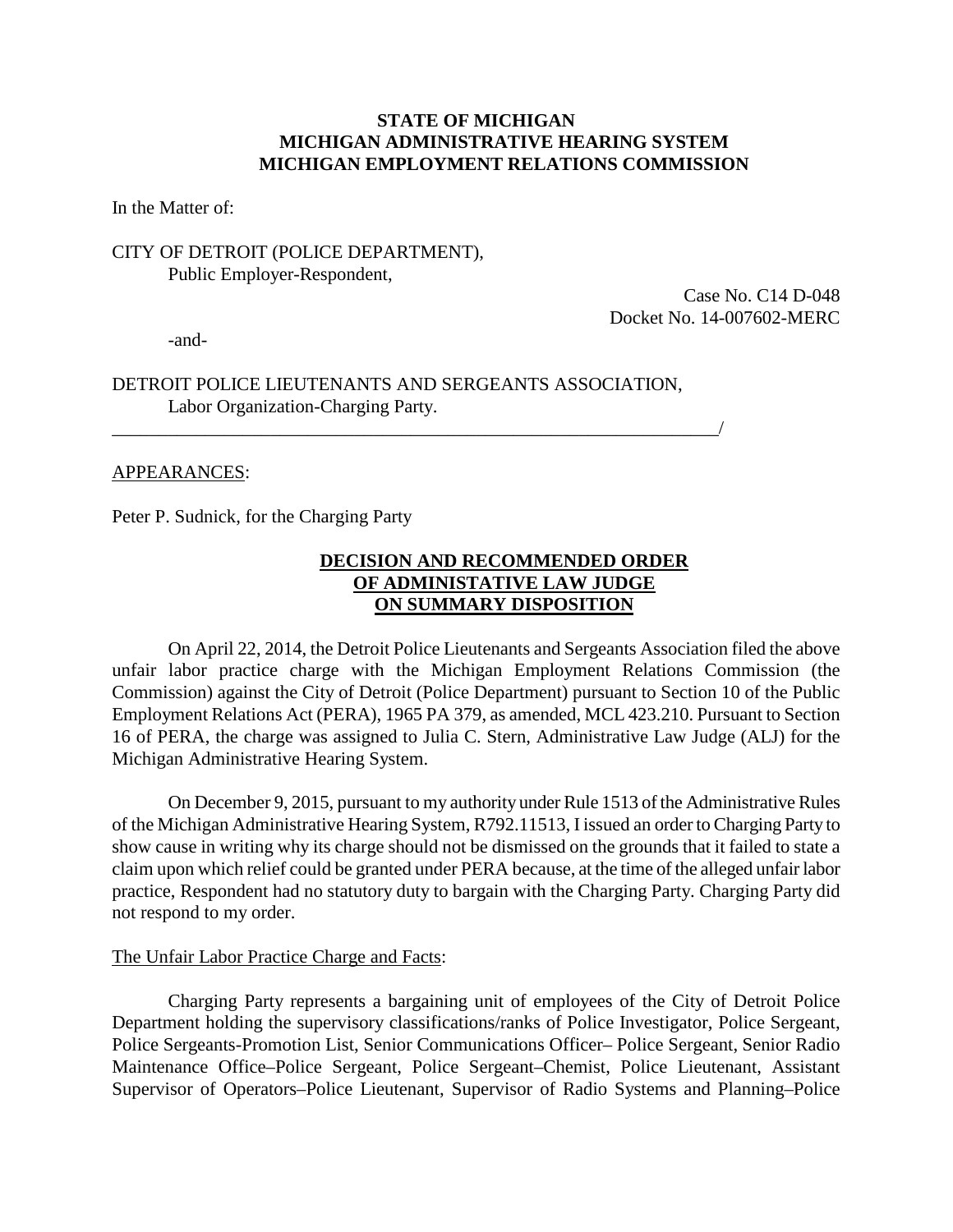Lieutenant, Supervisor of Operators– Police Lieutenant, Supervisor of Radio Maintenance–Police Lieutenant, and Supervisor of Firearms Identification and Explosives–Police Lieutenant.

The charge asserts that on or about December 5, 2013, Respondent created a new position, Police Detective, in a bargaining unit comprised of nonsupervisory police officers. This unit is represented by the Detroit Police Officers Association (DPOA). According to the charge, Respondent then unilaterally transferred criminal investigation work formerly performed exclusively by members of Charging Party's bargaining unit to the new position. Charging Party alleges that Respondent violated §10(1)(e) of PERA by unilaterally removing the work from its unit and transferring it to the DPOA bargaining unit.

The charge was immediately placed in abeyance because of the pending bankruptcy proceeding involving the City of Detroit. On August 26, 2015, I notified the parties that unless a party believed that this would be in contravention of a court order, I would place the case back on my active docket. Neither party responded. On December 9, 2015, as indicated above, I issued the order to Charging Party to show cause why the charge should not be dismissed.

The following additional facts are public knowledge widely reported in the press and detailed at http:/[/www.michigan.gov/treasury,](http://www.michigan.gov/treasury) the website of the Michigan Department of Treasury. In 2012, Respondent entered into a consent agreement with the State of Michigan under the Local Government and School District Fiscal Accountability Act, 2011 PA 4. In November 2012, 2011 PA 4 was repealed by referendum of the voters. The repeal had the effect of reviving a predecessor statute, the Local Government Fiscal Responsibility Act, 1990 PA 72. Both 1990 PA 72 and 2011 PA 4 allowed for the appointment of an emergency financial manager when the Governor determined that a municipality was experiencing a local government financial emergency. A third statute providing for the appointment of an emergency manager under these circumstances, the Local Financial Stability and Choice Act, 2012 PA 436, MCL 141.1543 et seq., was adopted by the Legislature near the end of 2012 and took effect on March 28, 2013.

On March 14, 2013, Governor Rick Snyder confirmed the existence of a financial emergency in the City of Detroit and Kevin Orr was appointed emergency financial manager under 1990 PA 72. On March 26, 2013, the Governor reconfirmed Orr's status as emergency manager under the 2012 PA 436. Under §9(2) of 2012 PA 436, the appointment of an emergency manager placed Respondent "in receivership" within the meaning of the statute. On July 18, 2013, Respondent filed a petition for bankruptcy in the Federal Bankruptcy Court. On December 14, 2014, after Respondent emerged from bankruptcy, Governor Snyder declared its financial emergency to have terminated.

Discussion and Conclusions of Law:

Section 27(3) of 2012 PA 436, MCL 141.1567, states:

A local government placed in receivership under this act is not subject to section 15(1) of 1947 PA 336, MCL 423.215, for a period of 5 years from the date the local government is placed in receivership or until the time the receivership is terminated, whichever occurs first.